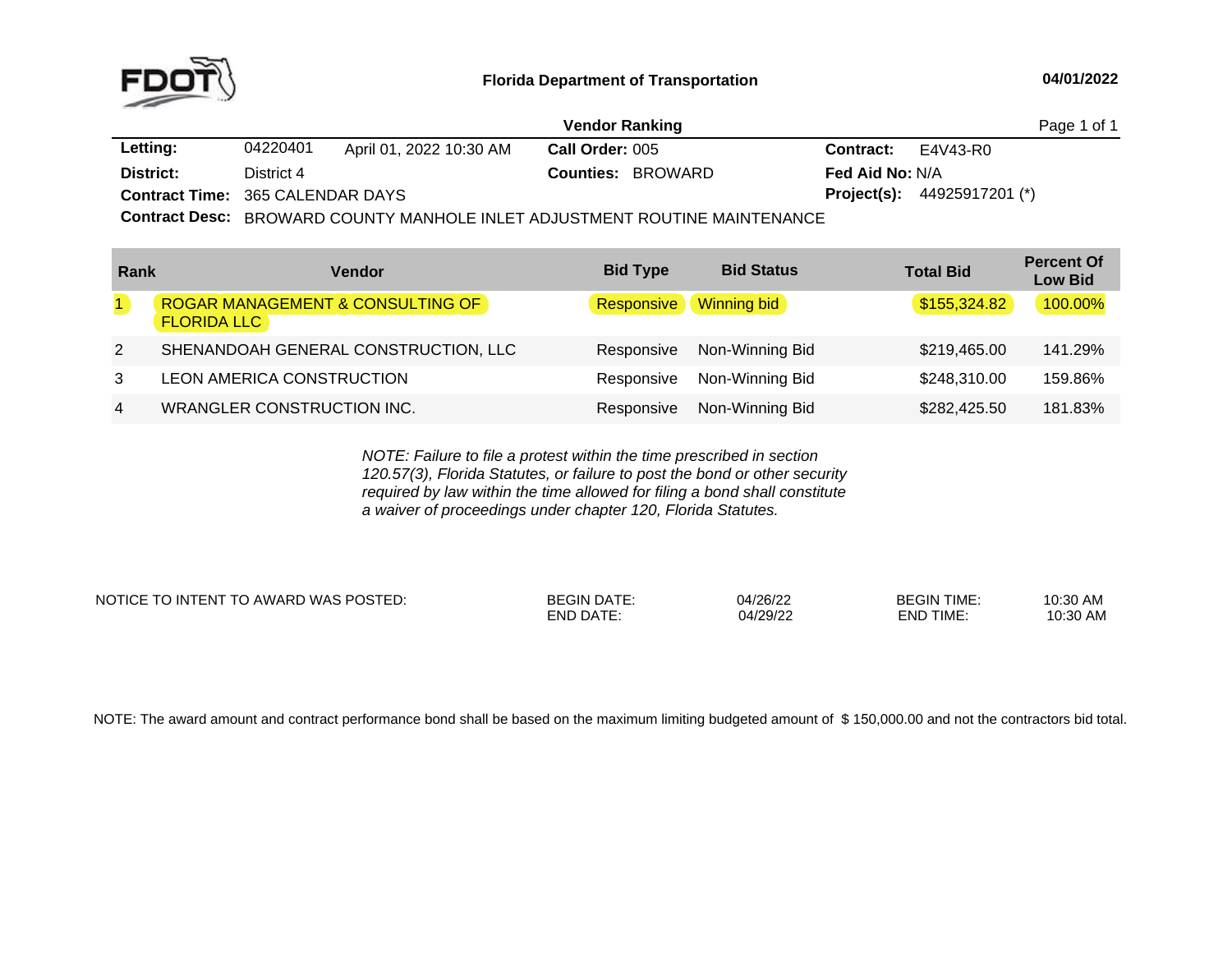

#### **04/01/2022**

#### **Contract Time:** 365 CALENDAR**District:** District <sup>4</sup> DAYS **Project(s): Counties:** BROWARD44925917201 (\*) **Fed Aid No:** N/A**Tabulation**Page 1 of 6 **Letting:** <sup>04220401</sup> April 01, <sup>2022</sup>**Call Order:** <sup>005</sup> **Contract:** E4V43-R0

# BROWARD COUNTY MANHOLE INLET ADJUSTMENT ROUTINE MAINTENANCE **Contract Descr:**

The work under this Contract consists of providing labor, equipment, material, and incidentals necessary for maintenance and repairs of Manholes and Inlets throughout various locations in Broward County.

MAXIMUM LIMITING CONTRACT: The award amount and contract performance bond shall be based on maximum limiting<br>budgeted amount of \$450,000,00 and pot the contractors bid total budgeted amount of \$150,000.00 and not the contractors bid total.

PERFORMANCE BOND: <sup>A</sup> Contract / Performance bond is required for this project.

GENERAL LIABILITY: The limits of coverage shall not be less than \$1,000,000 for each occurrence and not less than a<br>An access to all that \$5,000,000 annual general aggregate, inclusive of amounts provided by an umbrella or excess policy. The limits of coverage described herein shall apply fully to the work or operations performed under the Contract, and may not be shared with or diminished by claims unrelated to the contract. The policy/ies and coverage described herein may be subject to <sup>a</sup> deductible. Pay all deductibles as required by the policy. No policy/ies or coverage described herein may contain or be subject to <sup>a</sup> Retention or <sup>a</sup> Self-Insured Retention.

|      | Line No / Item ID<br><b>Item Description</b> | <b>Alternate</b>               | Quantity<br><b>Units</b> |                   | (1) ROGAR MANAGEMENT &<br><b>CONSULTING OF FLORIDA</b> | (2) SHENANDOAH GENERAL<br><b>CONSTRUCTION, LLC</b> |                   |                   | (3) LEON AMERICA<br><b>CONSTRUCTION</b> |
|------|----------------------------------------------|--------------------------------|--------------------------|-------------------|--------------------------------------------------------|----------------------------------------------------|-------------------|-------------------|-----------------------------------------|
|      | () indicates item is bid as Lump Sum         |                                |                          | <b>Unit Price</b> | LLC.<br><b>Ext Amount</b>                              | <b>Unit Price</b>                                  | <b>Ext Amount</b> | <b>Unit Price</b> | <b>Ext Amount</b>                       |
|      | <b>SECTION:</b>                              | 0001                           |                          |                   | (REPAIR/REPLACE STRM-SIDE-CROSS DRAIN(LF               |                                                    |                   |                   |                                         |
| 0005 | 0110 4 10                                    | REMOVAL OF EXISTING CONCRETE   | 69.000<br>SY             | 31.00000          | 2,139.00                                               | 35.00000                                           | 2,415.00          | 10.00000          | 690.00                                  |
| 0010 | 0339 1                                       | MISCELLANEOUS ASPHALT PAVEMENT | 4.000<br><b>TN</b>       | 1,000.00000       | 4,000.00                                               | 550,00000                                          | 2,200.00          | 500.00000         | 2,000.00                                |
| 0015 | 0425 4<br><b>INLETS, ADJUST</b>              |                                | 24.000<br>EA             | 861.00000         | 20,664.00                                              | 1,300.00000                                        | 31,200.00         | 1,000.00000       | 24,000.00                               |
| 0020 | 0425 5<br>MANHOLE, ADJUST                    |                                | 39,000<br>EA             | 800.00000         | 31,200.00                                              | 1,500.00000                                        | 58,500.00         | 1,000.00000       | 39,000.00                               |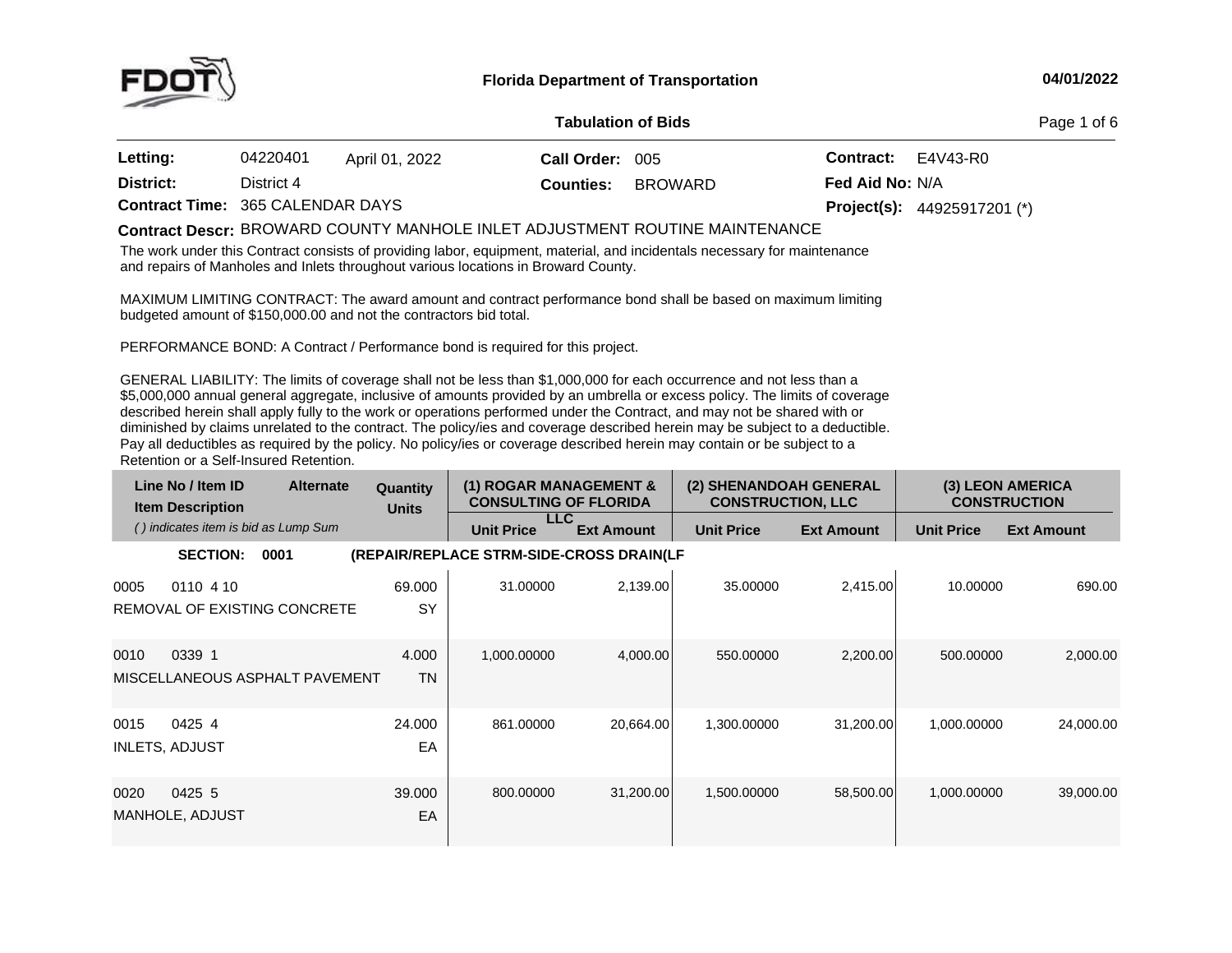

Page 2 of 6

| Letting:                 |                                                               | 04220401                             | April 01, 2022           |                                                        | Call Order: 005   |                                                    | <b>Contract:</b>  | E4V43-R0          |                                         |
|--------------------------|---------------------------------------------------------------|--------------------------------------|--------------------------|--------------------------------------------------------|-------------------|----------------------------------------------------|-------------------|-------------------|-----------------------------------------|
|                          | Line No / Item ID<br><b>Item Description</b>                  | <b>Alternate</b>                     | Quantity<br><b>Units</b> | (1) ROGAR MANAGEMENT &<br><b>CONSULTING OF FLORIDA</b> |                   | (2) SHENANDOAH GENERAL<br><b>CONSTRUCTION, LLC</b> |                   |                   | (3) LEON AMERICA<br><b>CONSTRUCTION</b> |
|                          |                                                               | () indicates item is bid as Lump Sum |                          | <b>LLC</b><br><b>Unit Price</b>                        | <b>Ext Amount</b> | <b>Unit Price</b>                                  | <b>Ext Amount</b> | <b>Unit Price</b> | <b>Ext Amount</b>                       |
|                          | <b>SECTION:</b>                                               | 0001                                 |                          | (REPAIR/REPLACE STRM-SIDE-CROSS DRAIN(LF               |                   |                                                    |                   |                   |                                         |
| 0025                     | 0425 15 41                                                    | INLET TOP, REPAIR, CURB INLET        | 11.000<br>EA             | 2,200.00000                                            | 24,200.00         | 1,100.00000                                        | 12,100.00         | 3,500.00000       | 38,500.00                               |
| 0030                     | 0425 15 51                                                    | INLET TOP, REPLACE, CURB INLET       | 12.000<br>EA             | 600.00000                                              | 7,200.00          | 2,300.00000                                        | 27,600.00         | 3,500.00000       | 42,000.00                               |
| 0035<br><b>INLET TOP</b> | 0425 15 56                                                    | INLET TOP, REPLACE, APRON FOR        | 4.000<br>EA              | 2,200.00000                                            | 8,800.00          | 1,200.00000                                        | 4,800.00          | 2,000.00000       | 8,000.00                                |
| 0040                     | 0425 82<br>REPLACE GRATE                                      |                                      | 20.000<br>EA             | 444.00000                                              | 8,880.00          | 1,400.00000                                        | 28,000.00         | 1,000.00000       | 20,000.00                               |
| 0045                     | 0520 1 10                                                     | CONCRETE CURB & GUTTER, TYPE F       | 70.000<br>LF             | 10.00000                                               | 700.00            | 65.00000                                           | 4,550.00          | 40.00000          | 2,800.00                                |
| 0050                     | 0520 2 4<br>CONCRETE CURB, TYPE D                             |                                      | 70.000<br>LF             | 10.00000                                               | 700.00            | 55.00000                                           | 3,850.00          | 20.00000          | 1,400.00                                |
| 0055                     | 0522 2<br><b>CONCRETE SIDEWALK AND</b><br>DRIVEWAYS, 6" THICK |                                      | 62.000<br>SY             | 74.61000                                               | 4,625.82          | 75.00000                                           | 4,650.00          | 60.00000          | 3,720.00                                |
| 0060<br><b>INLETS</b>    | E425 73 2                                                     | REPAIR LEAKS IN MANHOLES AND         | 12.000<br>EA             | 1,260.00000                                            | 15,120.00         | 650.00000                                          | 7,800.00          | 1,500.00000       | 18,000.00                               |
| 0065                     | E425 73 4                                                     | RESET EXISTING FRAME AND GRATE       | 26.000<br>EA             | 200.00000                                              | 5,200.00          | 550.00000                                          | 14,300.00         | 1,200.00000       | 31,200.00                               |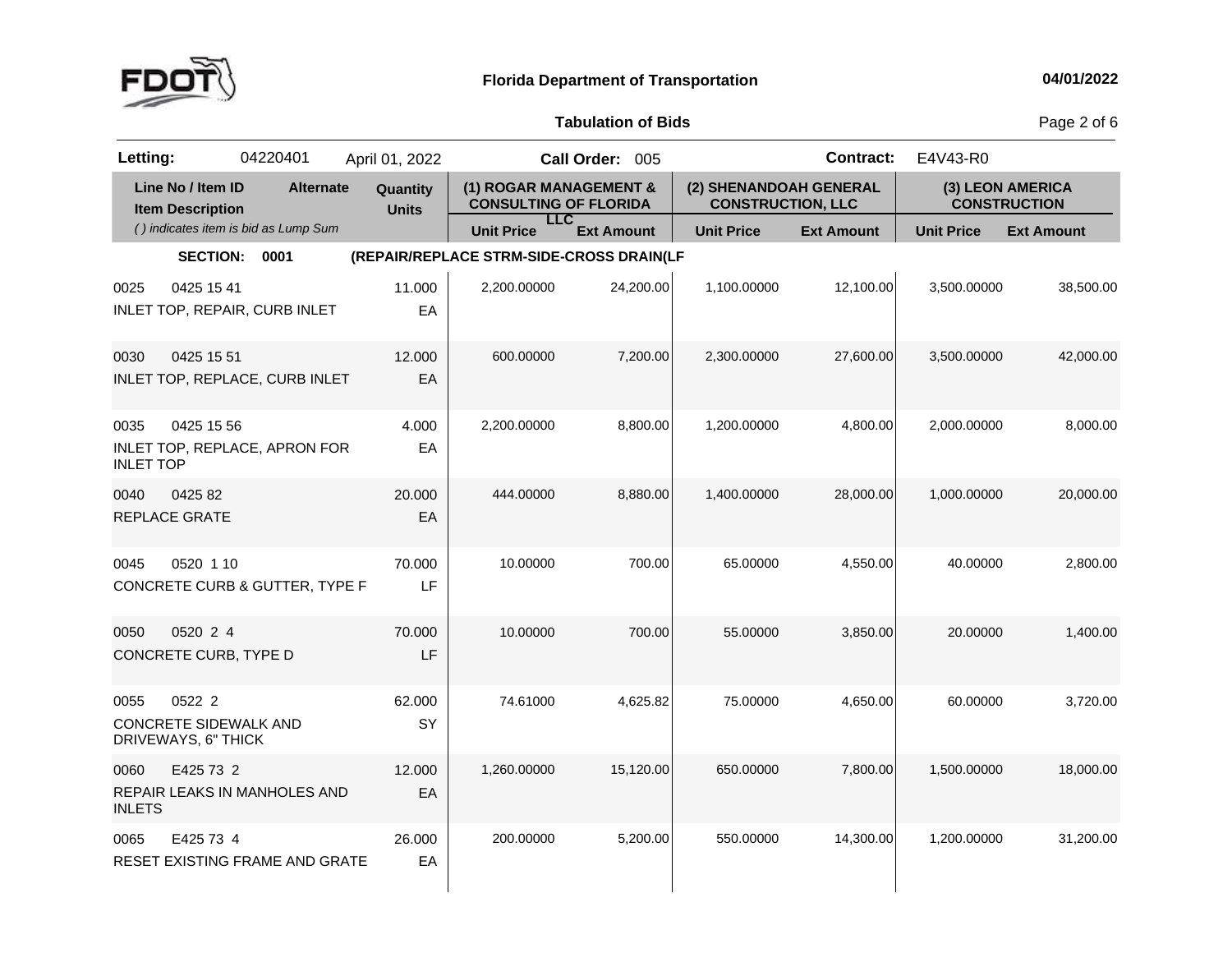

Page 3 of 6

| Letting:         |                                              | 04220401                             | April 01, 2022                            |                                          | Call Order: 005                                        |                                                    | <b>Contract:</b>  | E4V43-R0          |                                         |
|------------------|----------------------------------------------|--------------------------------------|-------------------------------------------|------------------------------------------|--------------------------------------------------------|----------------------------------------------------|-------------------|-------------------|-----------------------------------------|
|                  | Line No / Item ID<br><b>Item Description</b> | <b>Alternate</b>                     | Quantity<br><b>Units</b>                  |                                          | (1) ROGAR MANAGEMENT &<br><b>CONSULTING OF FLORIDA</b> | (2) SHENANDOAH GENERAL<br><b>CONSTRUCTION, LLC</b> |                   |                   | (3) LEON AMERICA<br><b>CONSTRUCTION</b> |
|                  |                                              | () indicates item is bid as Lump Sum |                                           | <b>Unit Price</b>                        | LLC.<br><b>Ext Amount</b>                              | <b>Unit Price</b>                                  | <b>Ext Amount</b> | <b>Unit Price</b> | <b>Ext Amount</b>                       |
|                  | <b>SECTION:</b>                              | 0001                                 |                                           | (REPAIR/REPLACE STRM-SIDE-CROSS DRAIN(LF |                                                        |                                                    |                   |                   |                                         |
| 0070<br>(MANUAL) | E425 73 5                                    | CLEANING MANHOLES AND INLETS         | 19,000<br>EA                              | 644,00000                                | 12.236.00                                              | 250,00000                                          | 4,750.00          | 500,00000         | 9,500.00                                |
| 0075             | E425 73 6                                    | SECURE MANHOLE / INLET LIDS          | 15.000<br>EA                              | 644.00000                                | 9,660.00                                               | 850,00000                                          | 12.750.00         | 500.00000         | 7,500.00                                |
|                  |                                              | SIDE-CROSS DRAIN(LF)                 | 0001 REPAIR/REPLACE STRM- Section Totals: |                                          | \$155,324.82                                           |                                                    | \$219,465.00      |                   | \$248,310.00                            |

| <b>Contract Grand Totals:</b> | \$155,324.82 | \$219,465.00 | 248,310.00 |
|-------------------------------|--------------|--------------|------------|
|                               |              |              |            |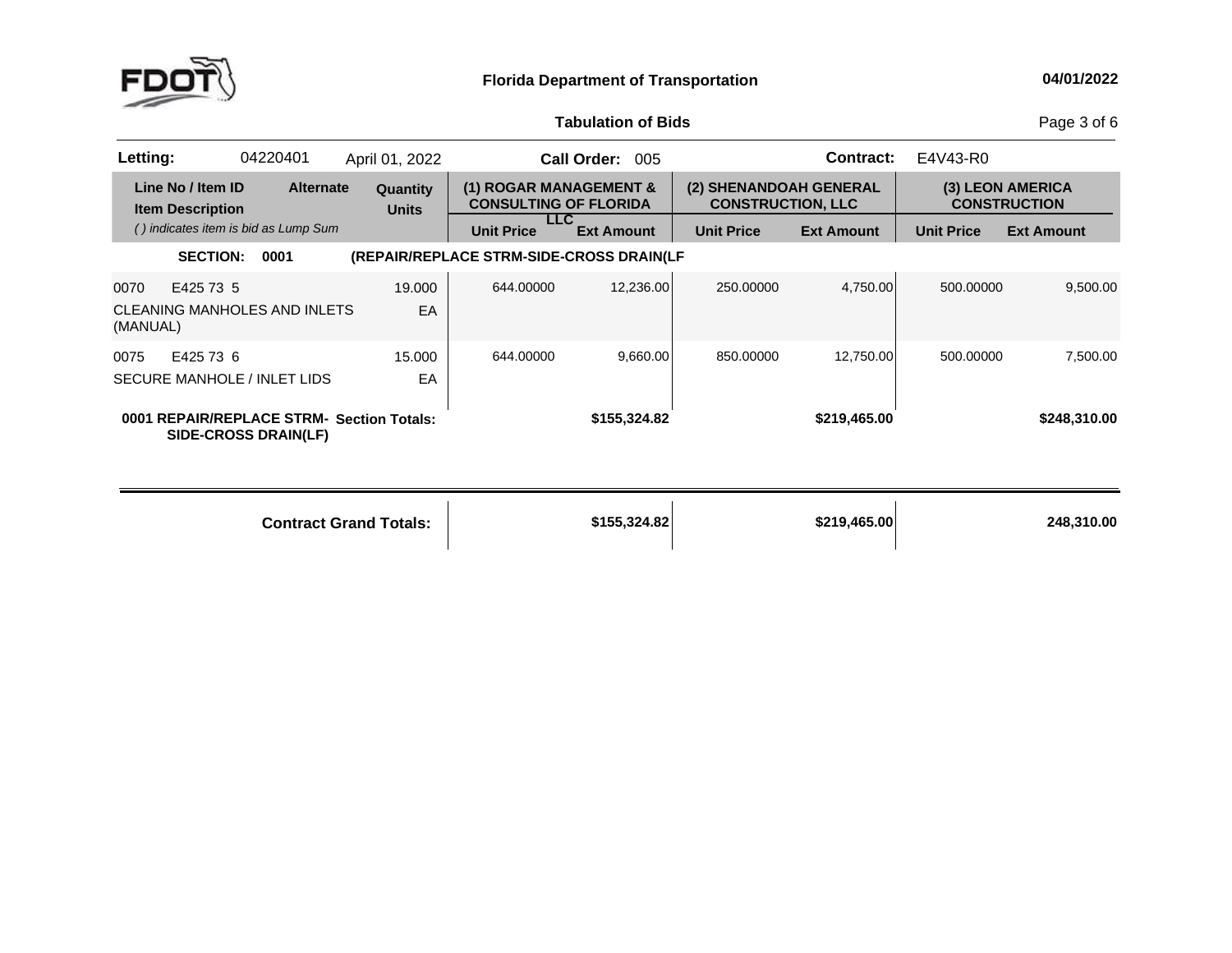

Page 4 of 6

| Letting:                 |                                              | 04220401                             | April 01, 2022           |                                          | Call Order: 005   |                   | <b>Contract:</b>  | E4V43-R0          |                   |
|--------------------------|----------------------------------------------|--------------------------------------|--------------------------|------------------------------------------|-------------------|-------------------|-------------------|-------------------|-------------------|
|                          | Line No / Item ID<br><b>Item Description</b> | <b>Alternate</b>                     | Quantity<br><b>Units</b> | (4) WRANGLER<br><b>CONSTRUCTION INC.</b> |                   |                   |                   |                   |                   |
|                          |                                              | () indicates item is bid as Lump Sum |                          | <b>Unit Price</b>                        | <b>Ext Amount</b> | <b>Unit Price</b> | <b>Ext Amount</b> | <b>Unit Price</b> | <b>Ext Amount</b> |
|                          | SECTION: 0001                                |                                      |                          | (REPAIR/REPLACE STRM-SIDE-CROSS DRAIN(LF |                   |                   |                   |                   |                   |
| 0005                     | 0110 4 10                                    | REMOVAL OF EXISTING CONCRETE         | 69.000<br>SY             | 12.00000                                 | 828.00            |                   |                   |                   |                   |
| 0010                     | 0339 1                                       | MISCELLANEOUS ASPHALT PAVEMENT       | 4.000<br><b>TN</b>       | 625.00000                                | 2,500.00          |                   |                   |                   |                   |
| 0015                     | 0425 4<br><b>INLETS, ADJUST</b>              |                                      | 24.000<br>EA             | 1,570.00000                              | 37,680.00         |                   |                   |                   |                   |
| 0020                     | 0425 5<br>MANHOLE, ADJUST                    |                                      | 39.000<br>EA             | 1,650.00000                              | 64,350.00         |                   |                   |                   |                   |
| 0025                     | 0425 15 41                                   | INLET TOP, REPAIR, CURB INLET        | 11.000<br>EA             | 3,500.00000                              | 38,500.00         |                   |                   |                   |                   |
| 0030                     | 0425 15 51                                   | INLET TOP, REPLACE, CURB INLET       | 12.000<br>EA             | 4,100.00000                              | 49,200.00         |                   |                   |                   |                   |
| 0035<br><b>INLET TOP</b> | 0425 15 56                                   | INLET TOP, REPLACE, APRON FOR        | 4.000<br>EA              | 2,500.00000                              | 10,000.00         |                   |                   |                   |                   |
| 0040                     | 0425 82<br>REPLACE GRATE                     |                                      | 20.000<br>EA             | 2,200.00000                              | 44,000.00         |                   |                   |                   |                   |
| 0045                     | 0520 1 10                                    | CONCRETE CURB & GUTTER, TYPE F       | 70.000<br>LF             | 43.00000                                 | 3,010.00          |                   |                   |                   |                   |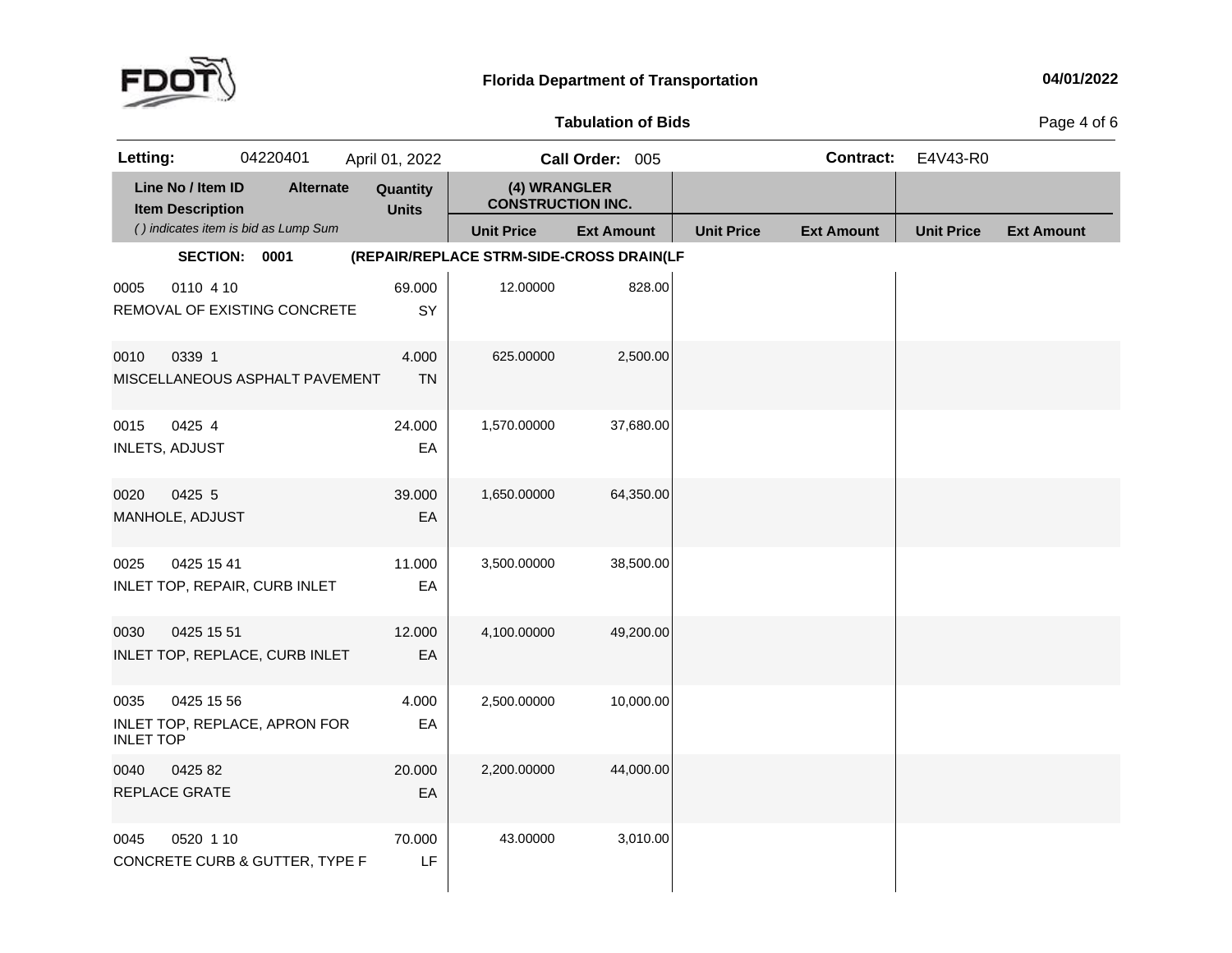

**of Bids** Page <sup>5</sup> of <sup>6</sup>

| Letting:              |                                                        | 04220401                              | April 01, 2022                            |                                          | Call Order: 005   |                   | <b>Contract:</b>  | E4V43-R0          |                   |
|-----------------------|--------------------------------------------------------|---------------------------------------|-------------------------------------------|------------------------------------------|-------------------|-------------------|-------------------|-------------------|-------------------|
|                       | Line No / Item ID<br><b>Item Description</b>           | <b>Alternate</b>                      | Quantity<br><b>Units</b>                  | (4) WRANGLER<br><b>CONSTRUCTION INC.</b> |                   |                   |                   |                   |                   |
|                       |                                                        | () indicates item is bid as Lump Sum  |                                           | <b>Unit Price</b>                        | <b>Ext Amount</b> | <b>Unit Price</b> | <b>Ext Amount</b> | <b>Unit Price</b> | <b>Ext Amount</b> |
|                       | <b>SECTION:</b>                                        | 0001                                  |                                           | (REPAIR/REPLACE STRM-SIDE-CROSS DRAIN(LF |                   |                   |                   |                   |                   |
| 0050                  | 0520 2 4<br>CONCRETE CURB, TYPE D                      |                                       | 70.000<br>LF                              | 38.00000                                 | 2,660.00          |                   |                   |                   |                   |
| 0055                  | 0522 2<br>CONCRETE SIDEWALK AND<br>DRIVEWAYS, 6" THICK |                                       | 62.000<br>SY                              | 93.75000                                 | 5,812.50          |                   |                   |                   |                   |
| 0060<br><b>INLETS</b> | E425 73 2                                              | <b>REPAIR LEAKS IN MANHOLES AND</b>   | 12.000<br>EA                              | 500.00000                                | 6,000.00          |                   |                   |                   |                   |
| 0065                  | E425 73 4                                              | <b>RESET EXISTING FRAME AND GRATE</b> | 26.000<br>EA                              | 150.00000                                | 3,900.00          |                   |                   |                   |                   |
| 0070<br>(MANUAL)      | E425 73 5                                              | <b>CLEANING MANHOLES AND INLETS</b>   | 19,000<br>EA                              | 440.00000                                | 8,360.00          |                   |                   |                   |                   |
| 0075                  | E425 73 6                                              | <b>SECURE MANHOLE / INLET LIDS</b>    | 15.000<br>EA                              | 375.00000                                | 5,625.00          |                   |                   |                   |                   |
|                       |                                                        | SIDE-CROSS DRAIN(LF)                  | 0001 REPAIR/REPLACE STRM- Section Totals: |                                          | \$282,425.50      |                   |                   |                   |                   |

**Contract Grand**

**Totals: \$282,425.50**